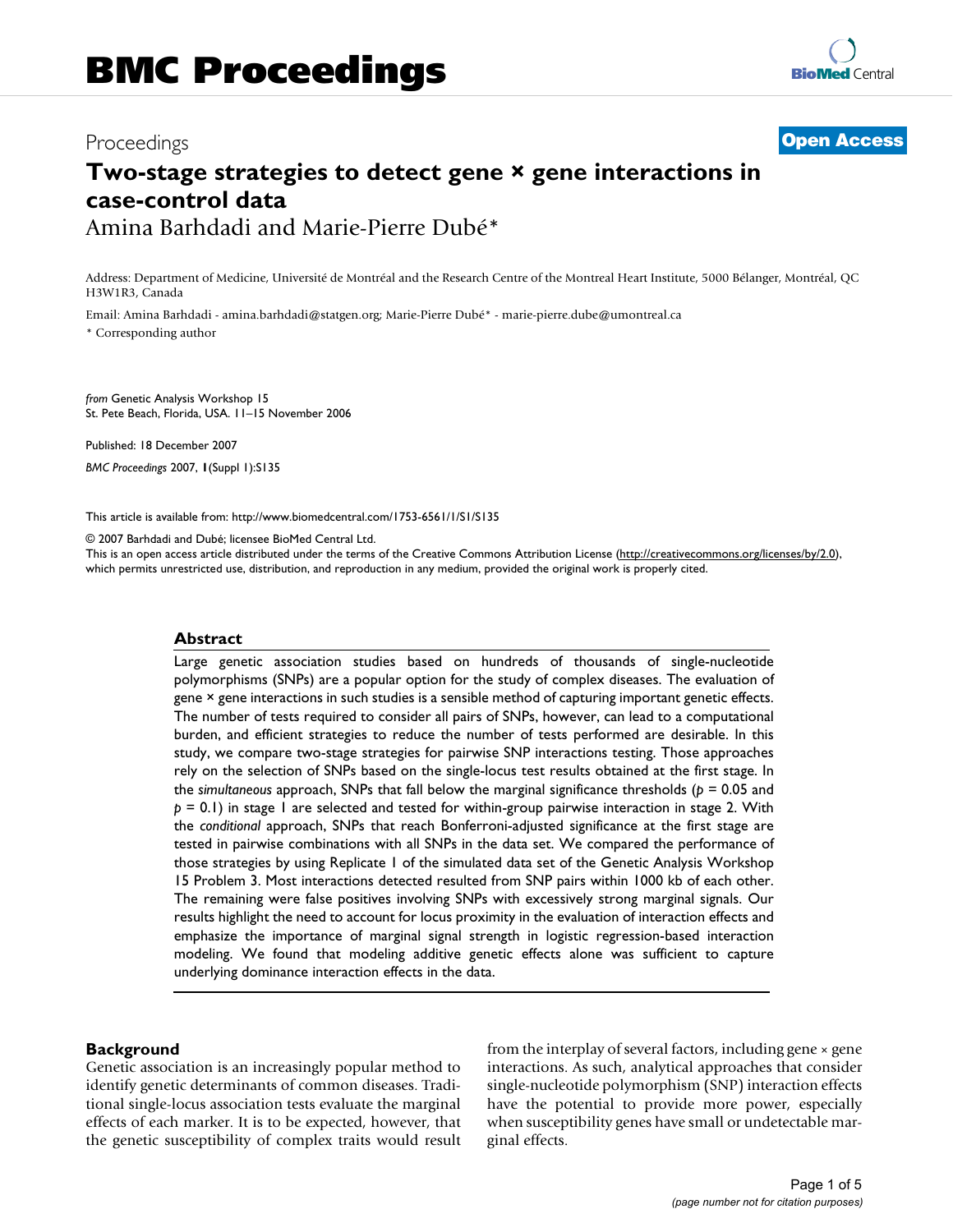The number of possible SNP pairs grows rapidly with respect to the number (*n*) of SNPs in a study, following  $n(n-1)/2$ , and testing for the entire probability space for  $SNP \times SNP$  interaction can become computationally unfeasible or cumbersome. Some promising two-stage approaches have been proposed [1,2] to alleviate the problem, and we were particularly interested in comparing the performance of three of those by using replicate 1 of the simulated data set from Problem 3 of the Genetic Analysis Workshop 15 (GAW15).

The two-stage strategies that we use rely on the selection of SNPs based on their marginal single-locus test results obtained in the first stage. The *simultaneous* design is an approach that will test for interaction effects only between SNPs with *p*-values that fall below a pre-determined marginal significance threshold. We here compare the performance of the simultaneous design with thresholds of *p*  $= 0.05$  and  $p = 0.1$ . It is expected that the more permissive threshold would offer greater detection power for an underlying model with weaker marginal signals.

We also evaluated the performance of the *conditional* twostage design. The conditional approach tests for interaction effects of SNPs that reach global significance (after multiple comparison adjustment) at the first stage, in pairwise combination with all of the SNPs in the data set. This approach, as compared to the simultaneous design, has the advantage of including interactions where one of the SNPs would not show any evidence for a main effect.

Interaction effects have previously been modeled by logistic regression as described by Cordell [3]. We were interested in comparing a model that includes both dominance and additive interaction terms as compared to modeling only the additive effects. In previous work published by North et al. [4], it was suggested that the additive-only model was sufficient to detect most interaction models, whereas the combined additive and dominance effect model had the disadvantage of increasing the degrees of freedom of the logistic model and increasing the number of interaction terms to test for in each model construction, thereby imposing an unnecessary additional multiple comparison burden.

# **Methods**

To obtain a sample of cases and controls, we randomly chose one case from each simulated affected sib pair from Replicate 1 of GAW15 Problem 3. Our sample consisted of 1500 cases with rheumatoid arthritis and 2000 controls. Available covariates for controls included sex, lifetime smoking, DR alleles and age. We used only sex, smoking, and DR alleles as significant covariates in our adjusted model. We ran our interaction models once without covariates and once with the covariates. We used the genome-wide 10 K simulated SNP chip set with 9187 polymorphic SNPs. There are no missing data and no errors in this data set. Analyses were performed without knowledge of the simulated answers. Computations were made with SAS v.9.1.3 (SAS Institute Inc., Cary, NC, USA) on WinXP and Sun (SAS code available upon request, see <http://www.statgen.org>).

## *First stage*

We tested 9187 SNPs for association by logistic regression modeling according to:

$$
\log(r/(1-r)) = \mu + ax + dz,
$$

where *r* is the probability of each individual being a case, *x* and *z* are dummy variables with  $x = 1$ ,  $z = -0.5$  for one homozygote genotype,  $x = 0$ ,  $z = 0.5$  for the heterozygote genotypes, and  $x = -1$ ,  $z = -0.5$  for the other homozygote type. <sup>μ</sup> Corresponds to the mean effect. The terms *a* and *d* correspond to the additive and dominance coefficient estimates of the tested SNP. The *p*-values of the global model were considered. The additive effects model with adjustment for covariates was modeled as:

$$
log(r/(1-r)) = \mu + ax + sex + smoking + DRalleles
$$

following the same notation. For this model, the *p*-value of the additive coefficient *a* was used. Bonferroni correction was used for the conditional design.

#### *Second stage*

We also used logistic regression to model the effect of genotypes and SNP × SNP interactions on the disease risk. We included terms that allow for the estimation of additive effects and dominance effects for each SNP locus, along with the inter-SNP additive and dominance interactions. The full interaction model, following Cordell's notation [3] is:

$$
\log(\frac{r}{1-r})=\mu+a_1x_1+d_1z_1+a_2x_2+d_2z_2+i_{aa}x_1x_2+i_{ad}x_1z_2+i_{da}z_1x_2+i_{dd}z_1z_2,
$$

where *r* is the probability of each individual being a case,  $x_i$  and  $z_i$  are dummy variables with  $x_i = 1$ ,  $z_i = -0.5$  for one homozygote genotype,  $x_i = 0$ ,  $z_i = 0.5$  for the heterozygote genotypes, and  $x_i = -1$ ,  $z_i = -0.5$  for the other homozygote. μ Corresponds to the mean effect; the terms  $a_1$ ,  $d_1$ ,  $a_2$ ,  $d_2$ , are the dominance and additive effect coefficients of the two SNPs and *iaa*, *iad*, *ida*, *idd*, represent their interaction coefficients. The additive effects-only interaction test was modeled as:

$$
log(r/(1-r)) = \mu + a_1x_1 + a_2x_2 + i_{aa}x_1x_2 + sex + smoking + DRalleles
$$

according to the same notation.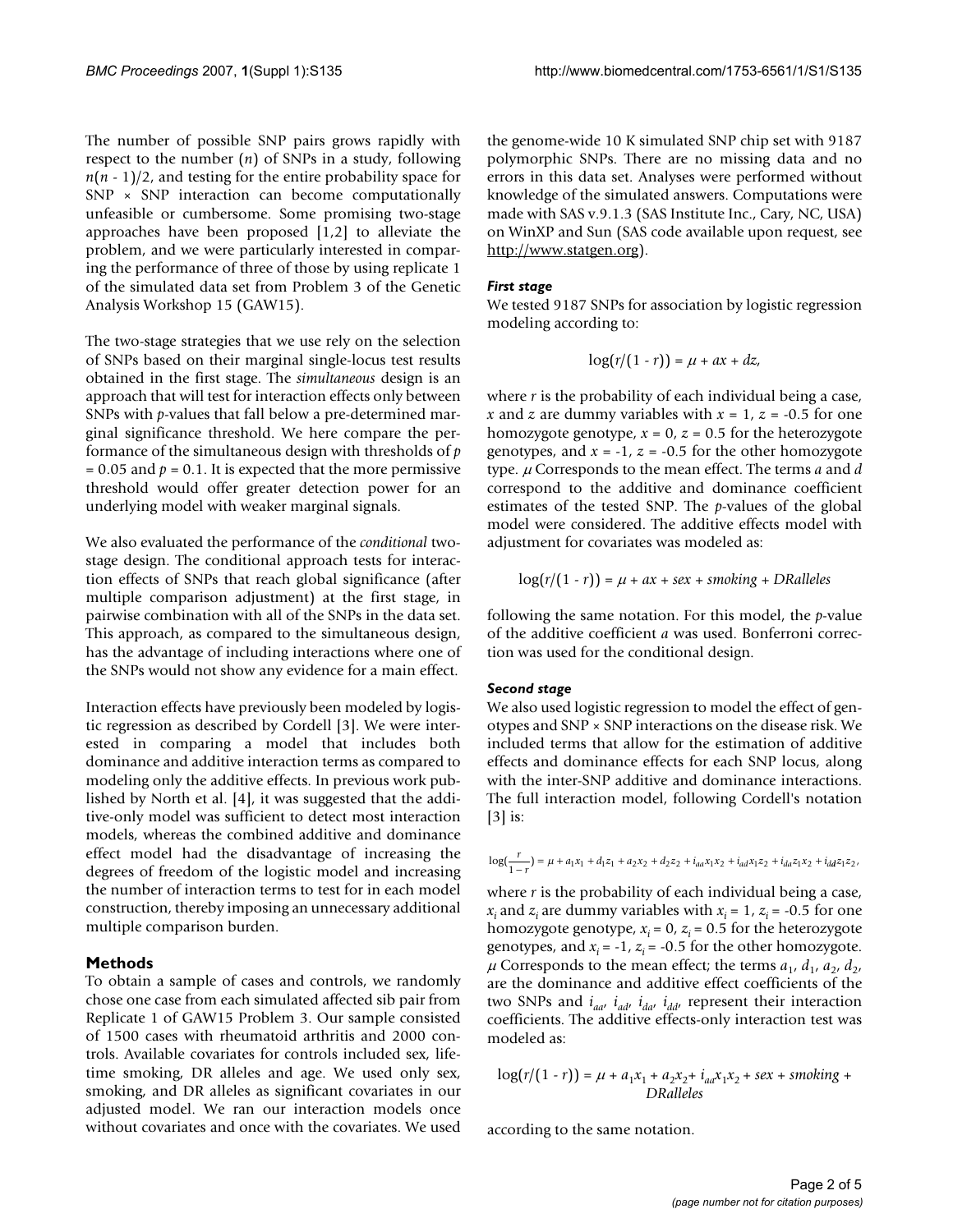SNPs were selected in the first stage for marginal significance levels up to 0.1 and 0.05 for the simultaneous design and up to the Bonferroni adjusted threshold for the conditional method. In the second stage, the *p*-values of the four interaction terms  $i_{ad}$ ,  $i_{ad}$ ,  $i_{ad}$ , and  $i_{dd}$  were considered in the full model [Eq. (3)], and the *p*-value of the interaction coefficient  $i_{aa}$  was used in the additive-only model [Eq. (4)]. Bonferroni correction was used by considering the total number of valid interaction term tests. Valid interaction tests refer to those for which the problem of quasi-separation does not occur when using the logistic regression model. We also used an interaction model in which the additive effects are considered without covariates (results not shown), in this case, the *p*-values of the one interaction term (*iaa*) was used.

# **Results**

# *Stage 1*

First, using the logistic model with both dominance and additive effects, without adjustment for covariates [Eq. (1)], we obtained 1361 SNPs that fell below the threshold of  $p = 0.1$ , and 930 SNPs below the threshold of  $p = 0.05$ . The tests for all possible pairwise combinations involved  $(1361 \times 1360)/2 = 925,480$  interaction tests for the threshold of 0.1 and  $(930 \times 929)/2 = 431,985$  tests for the 0.05 threshold. For the conditional design, Bonferroni correction left 443 significant SNPs: 428 of which are located on chromosome 11, 14 SNPs on chromosome 6, and 1 SNP on chromosome 18. These results correspond to the detectable marginal SNP effects simulated in the data set (Fig. 1). The number of pairwise combinations for the conditional design sums up to  $443 \times 9186 =$ 4,069,398.

For the logistic model with adjustment for sex, smoking, and DR alleles [Eq. (2)], we considered only the additive



#### **Figure I**

Marginal SNP association results for 1500 cases of rheumatoid arthritis and 2000 controls from the simulated Replicate 1 of GAW15, detected by using an additive and dominance genetic effects logistic regression model in [Eq. (1)].

effects. 1319 SNPs fell below the threshold of *p* = 0.1, and 894 SNPs below the threshold of  $p = 0.05$ . Using the global Bonferroni correction, 398 SNPs were found significant, of which, 395 were on chromosome 11 and 3 SNPs were on chromosome 6.

## *Interaction test results*

When using the full model with dominance and additive genetic terms [Eq. (3)] with the simultaneous design, five significant interactions were found by the dominance interaction term  $(i_{dd})$  (Table 1), but all five were also detected by the coefficient of additive effects (*iaa*). The same model detected 57 interactions with the *iaa* term, and the logistic model for additive effects-only (not shown) detected 7 more interactions, due to the reduction in the multiple testing correction. Based on this result, we proceeded to conduct the analysis with adjustment for covariates by using only the additive interaction model [Eq. (4)]. The use of either thresholds at  $p = 0.05$  or  $p = 0.1$  for the simultaneous design provided exactly the same interaction results for the full model without covariates [Eq. (3)], but a few more were found with the additive model with covariates [Eq.  $(4)$ ] when using the threshold of  $p =$ 0.1.

Overall, a large fraction of the interactions detected are between SNPs that are in close physical proximity. A closer look at the results obtained with the full model [Eq. (3)] reveals that 129 different SNP  $\times$  SNP interactions were found with either the conditional or simultaneous design. After eliminating the 52 interaction results between SNP < 1000 kb, 77 interactions remained, 75 of which include a chromosome 11 SNP around Locus F, 6 of those are proximity interactions on chromosome 11, and 69 are false positive between chromosome 11 and 1. This chromosome 11 region had excessively high marginal signals ( $p$ -values <  $10^{-200}$ ), which we believe to be responsible for generating false-positive interaction signals (Fig. 1). The other two interactions were between SNPs in high linkage disequilibrium on chromosome 6, also with excessively high marginal signals. A similar pattern was found for the additive effects model with covariates [Eq. (4)] in which 970 interactions were found with the conditional design, of which 430 were between two SNPs on chromosome 11, and 540 were between one SNP on chromosome 11 and the other on chromosome 1.

# **Discussion**

The simulated data set contained five genetic loci associated with the case-control status (Loci A to F). According to the simulation schema of Problem 3, a simulated genetic interaction effect between Locus A on chromosome 16 and Locus C on chromosome 6 was modulated by the DR alleles. In Stage 1, we were able to detect the simulated Loci C on chromosome 6, D on chromosome 6,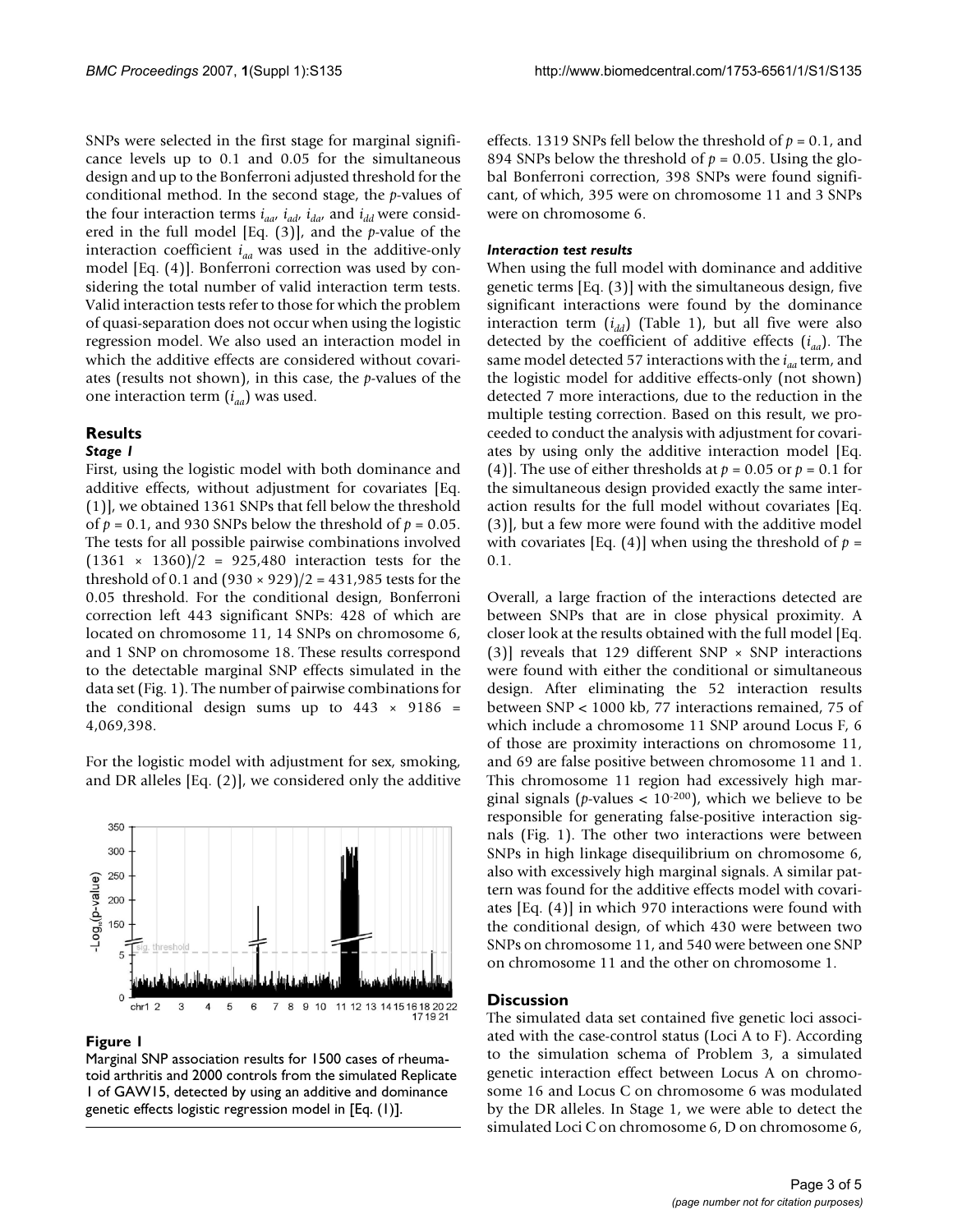|                                | Full model without covariates [Eq. (3)] |          |          |          | Additive effects with covariates [Eq. (4)] |
|--------------------------------|-----------------------------------------|----------|----------|----------|--------------------------------------------|
|                                | 'aa                                     | $I_{ad}$ | $I_{da}$ | $I_{dd}$ | 'aa                                        |
| Simultaneous design $p < 0.05$ | 863,970 tests                           |          |          |          | 399,171 tests                              |
| $<$ 1.000 kb                   | 46                                      |          |          |          | 206                                        |
| $>1.000$ kb                    | П                                       |          |          | 0        | 70                                         |
| Simultaneous design $p < 0.10$ | 925,480 tests                           |          |          |          | 869,221 tests                              |
| $<$ 1.000 kb                   | 46                                      |          |          |          | 209                                        |
| $>1.000$ kb                    | $\mathsf{L}$                            |          |          | 0        | 93                                         |
| Conditional design             | 4,069,398 tests                         |          |          |          | 3,656,028 tests                            |
| $<$ 1.000 kb                   | 49                                      |          | 0        | 0        | 353                                        |
| $>1.000$ kb                    | 75                                      | 0        | 0        | 4        | 617                                        |

**Table 1: Number of significant interactions detected in Stage 2 of the simultaneous and the conditional designs by logistic regression modeling [Eq. (3) and (4)].**

and E on chromosome 18, which passed Bonferroni correction in both logistic regression models with adjustment for covariates and without adjustment for covariates (Fig. 1). Locus F on chromosome 11 was detected by the additive and dominance model. Locus A on chromosome 16 was only identified by the logistic model with covariates in Stage 1 of the simultaneous design with a *p*-value < 10- <sup>3</sup>. Overall, we detected SNP  $\times$  SNP interactions involving C\*C, F\*F and F\*chromosome 1 loci.

The simultaneous method optimizes the search for interaction effects between SNPs that provide some indication of marginal associations. This situation is most appropriate for disease models with additive polygenic effects. The advantage of the conditional design, on the other hand, is that it can capture interactions with loci that have no marginal effects, and as such is expected to be valid over a wider range of disease models. With our data, neither approach was able to capture the real underlying interaction between Loci A and C. Posterior testing for interaction between these loci revealed a *p*-value of 0.0015 with the additive model adjusted for covariates [Eq. (4)] and a *p*-value of 0.0001 with the additive model without adjusting for covariates, which was insufficient to be detected after multiple testing adjustment. We mention here that we used only the first replicate of GAW15 Problem 3 simulated data due to computational constraints, but the analysis of more replicates may have provided different results.

An important advantage of the conditional design in a real data set, is that Step 1 should provide only a small number of globally significant SNPs (i.e., two or three), which are then tested in pairwise combination with the full complement of SNPs in the study. As such, the conditional design should generate fewer interaction tests than the simultaneous design. In the GAW15 simulated data set, however, over 400 SNPs remained significant after adjustment for multiple testing in Stage 1 and caused a special situation

in which the conditional design exploded into many interaction tests and lead to the physical proximity interaction effects that we detected with both approaches. It is not clear why there were so many significant results on chromosome 11 and it would be interesting to validate those results by testing the other replicates. The use of logistic regression for the detection of interactions has the disadvantage of performing poorly with high dimensionality, which can lead to false positives and decreased power. In the present study for instance, the conditional approach with additive and dominance effects required the estimation of 16,279,364 parameters from 32,154,500 observations. Another potential problem with logistic regression is the phenomenon of the separation or quasi-separation of data. This occurs in the fitting process of the logistic model when the likelihood converges while at least one parameter estimate diverges to infinity. Quasi-complete separation of data, however, was only observed in 0.3% of the tests that we performed with the additive model with covariates in this study. High correlations between predictors, referred to as multicollinearity, may also decrease the power of the logistic regression. This may occur with SNPs that are in high LD. Multicollinearity due to linkage disequilibrium could, however, be addressed statistically by combining SNPs that are in high LD into haplotypes.

# **Conclusion**

The significant interactions found by the full logistic regression model with both dominance and additive effects [Eq. (3)] were all captured by the additive effect coefficient  $(i_{aa})$ . We conclude from our results that using a model with only the additive genetic effects of two SNPs should capture most of the underlying interactions and will reduce the multiple testing otherwise imposed by the four interaction terms. A large portion of the interactions that we detected resulted from SNP pairs that were within 1000 kb of each other. Our results clearly highlight the need to include an additional step or procedure to